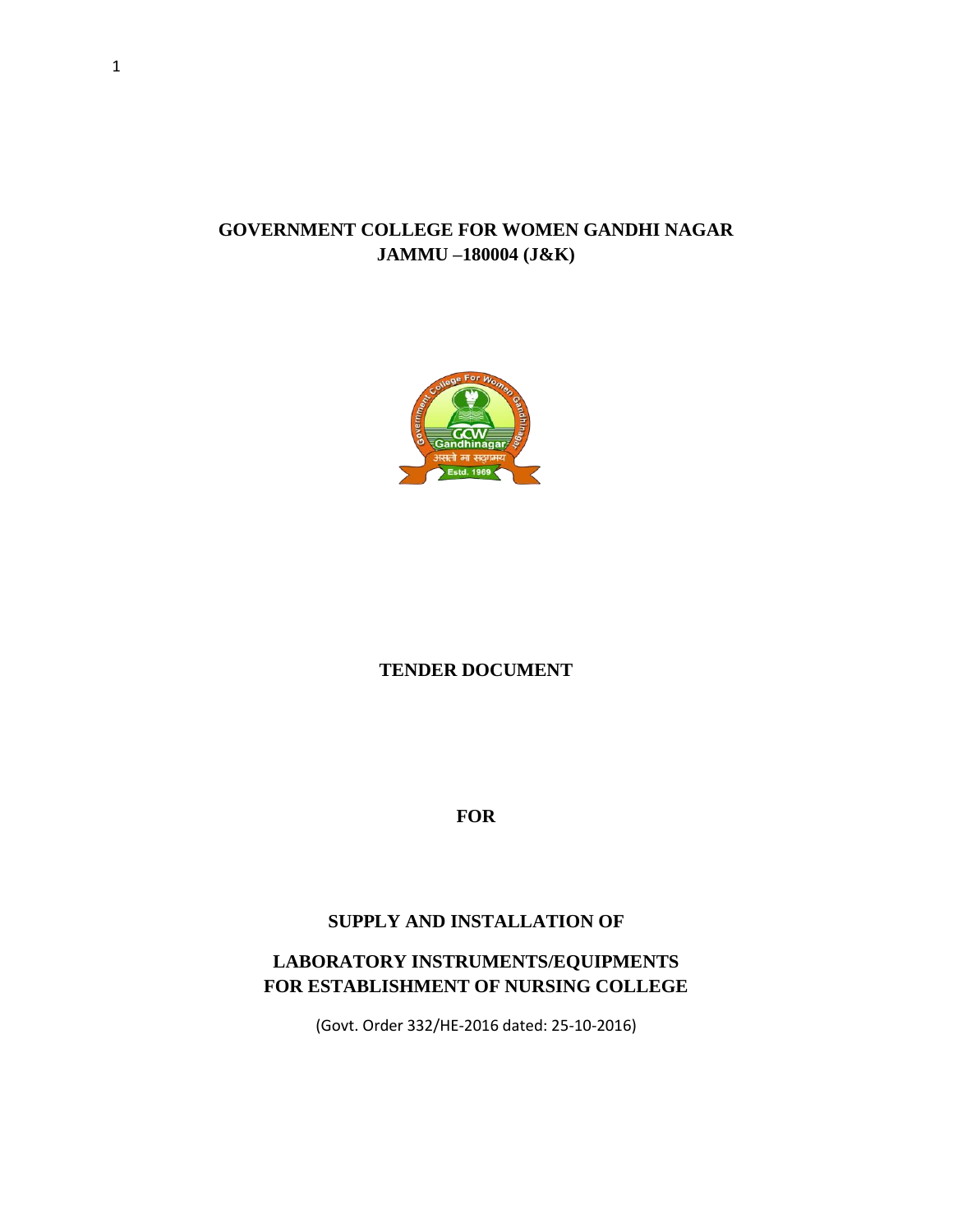#### *NOTE:*

1. **IF THE TENDER IS NOT OPENED ON THE DATE NOTIFIES, DUE TO UNFORESEEN CIRCUMSTANCES, THEN IT WILL BE NOTIFY BY PUT ON COLLEGE WEBSITE.**

**2. THE BIDDERS WHO FAIL TO SUBMIT THE REQUIRED EMD, THEN THEIRBIDS WILL NOT CONSIDERED.**

**3. BIDDER OR THEIR AUTHORIZED REPRESENTATIVES MAY ATTEND THE OPENING OF THE TENDER.**

**4. TENDER FEE FOR EACH TENDER IS RS. 200/- (NON-REFUNDABLE)**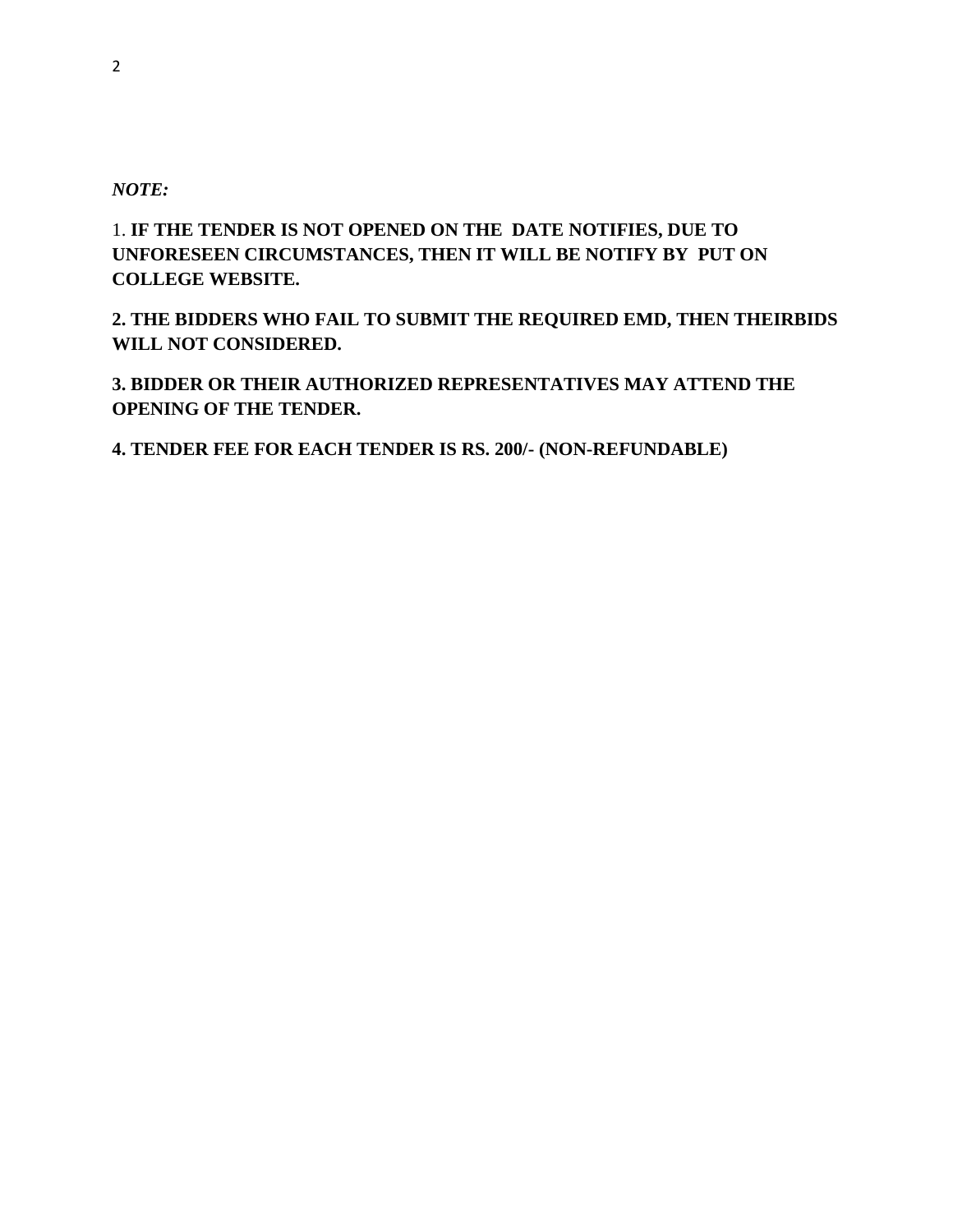### **SHORT RE-TENDER NOTICE**

Sealed tenders affixed with revenue stamp of Rs 5/- are invited from the authorized dealers for supply of equipments for nursing college being set up in Govt. P.G College for women, Gandhi Nagar, Jammu. The tenders should reach the office of the undersigned within 10 days from the date of publication of tender and will be opened on working day after the last date in presence of the tenderers who wish to be present. The tenders should be accompanied by CDR of Rs.20,000/ pledged to the principal, Govt. P.G College for women, Gandhi Nagar, Jammu along with GST No./Authorized dealership certificate/Catalogue. The rate should be quoted including GST charges. The detailed specification of the equipments can be obtained from the office of the undersigned during office hours on cash payment of Rs.200/- (non-refundable)/downloaded from college website [\(www.gcwgandhinagar.com\)](http://www.gcwgandhinagar.com/).

The undersigned reserves the right to reject all or any tender without giving any reasons thereof.

Sd/- PRINCIPAL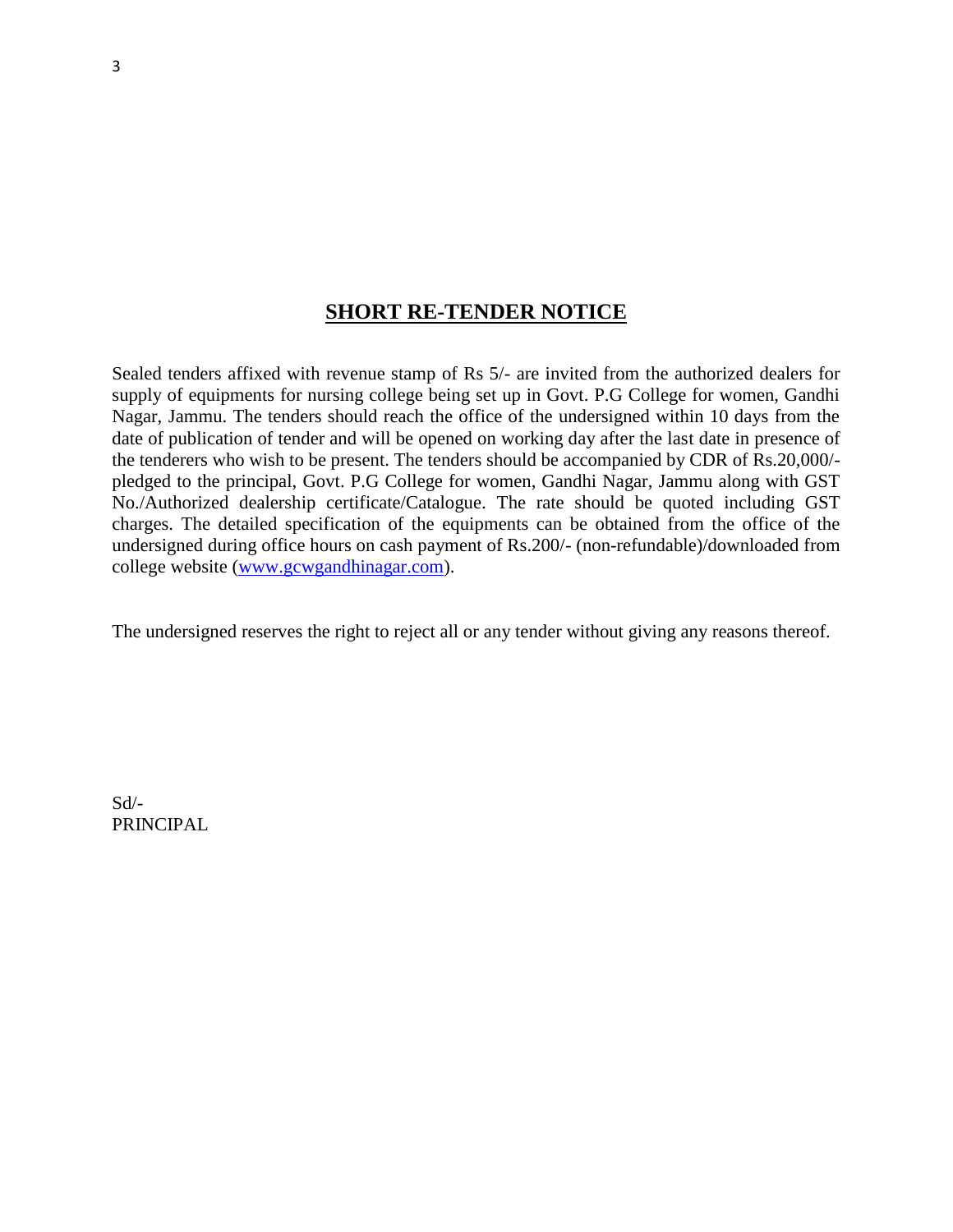# **(Annexure-A)**

#### **Eligible Bidders**

The supplier who apply for the empanelment should fulfill following conditions for eligibility

- 1) Should have an average annual minimum financial gross turnover of Rs. 25 lacs during the last three years, verifiable with reference to annual account and income tax return
- 2) Must have Pan card issued by the income tax department.
- 3) Shall attach a proof of up to date income tax clearance certificate of last three consecutive years.
- 4) Registration of Central/State purchase organization or any other Govt. agency.
- 5) Should have supplied equipments/ instruments to the institution of higher learning that is the Medical Colleges, AIIMS, Nursing colleges at least three years.
- **Terms and Conditions of Instruments/Equipments:** The detailed terms & conditions, name of items etc. can be down loaded from the websit[ewww.gcwgandhinagar.comA](http://www.gcwgandhinagar.com/)llother amendment/modification/Corrigendum in future will only be published on the websit[ewww.gcwgandhinagar.com](http://www.gcwgandhinagar.com/)

#### **Important Notes to the Bidder:**

- 1. Government College for Women Gandhi Nagar Jammu, invites tenders for supply, erection, installation and commissioning of various instruments/equipments to Govt. Nursing College, Jammu as per specifications given in the instrument specifications.
- 2. Tender document can be downloaded from the college website at www.gcwgandhinagar.com
- 3. The bidders are requested to read the tender document carefully and ensure all the compliance with instructions herein. Non-compliance of the instructions contained in this document may disqualify the bidders from the tender process.
- 4. All offers should be written in the English should be written in both, figures and words**as per serial of equipments provided in the tender document.** The offer should be typed or written in pen ink or ball pen. Offer in pencil will be ignored. The tenderer shall certify that the rates being quoted are not higher than those quoted for any Govt. Deptt. or Institution or DGS & D or any organization and that ifduring the years at any time the tenderer has quoted rates lower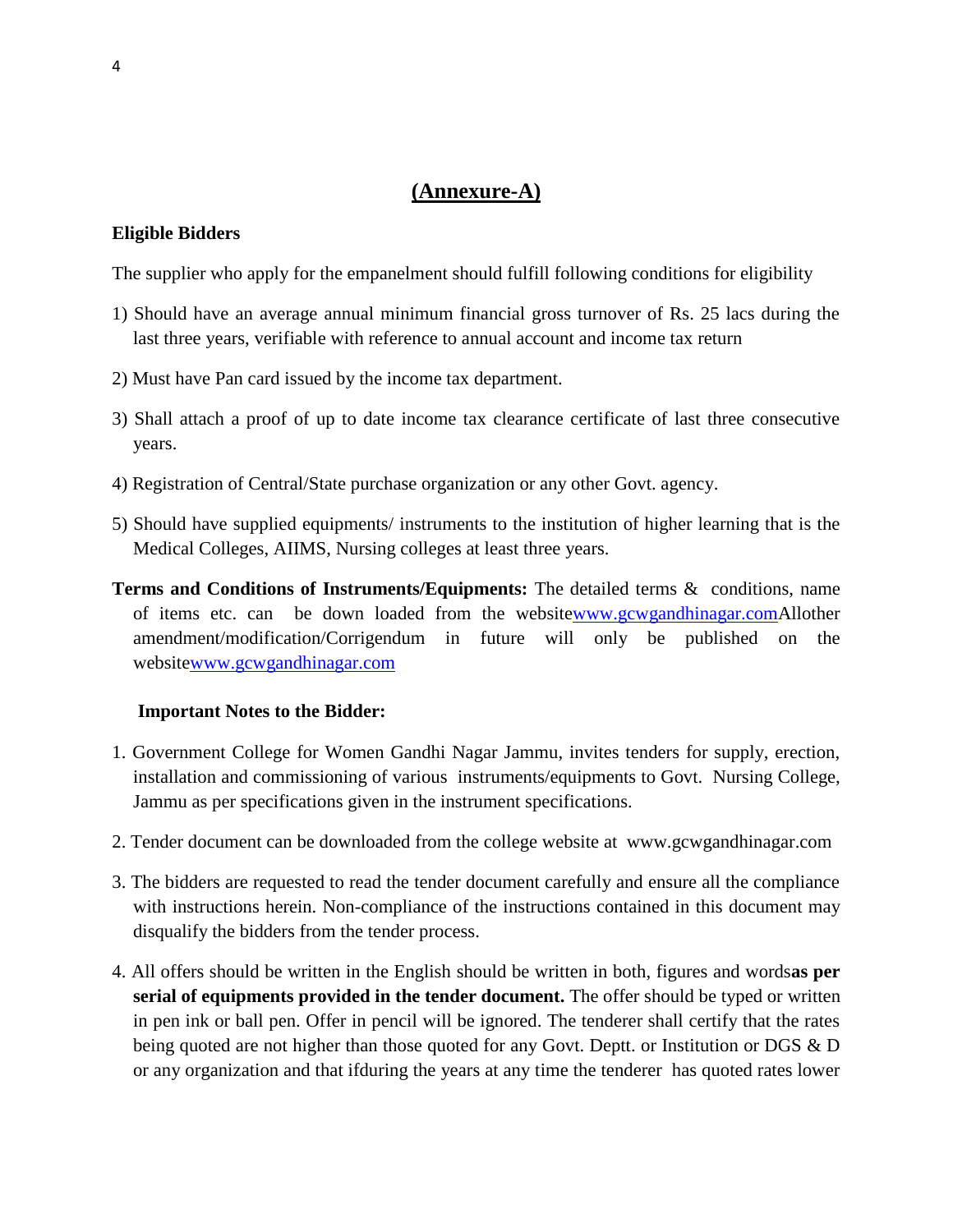than those quoted against this tender, the college would be given the benefit of Lower rates by the tenderer to the college. The relevant documents should been closed with bid.

- 5. The prescribed tender documents should be submitted in one sealed envelope duly subscribed with "Supply and installation of laboratory instruments/equipments to the Different departments of College, Gandhi Nagar Jammu-180004 as prescribed as under:
- i) Tender fee of Rs. 200/- (Cash/DD).
- ii) EMD in the form of C.D.R. (Rs.20,000/-) in favour of Principal, Government College for Women Gandhi Nagar Jammu payable at Jammu. Tender shall be rejected if the Earnest money C.D.R. is not submitted.The tender document should be sent to: **Principal,Govt.CollegeforWomenGandhi Nagar Jammu-180004 (J&K)**
- 6. The complete tender document is to be signed with seal  $\&$  is to be placed in the separate envelope along with the necessary requireddocuments.
- 7. The duly constituted committee appointed by the competent authority of College reserves the right to select certain items (in single or multiple units) and reject the others or all mentioned in the Schedule. The same committee will also reserve the right to revise or alter the specifications before acceptance of any tender with prior notice on the College website or through e-mail or news paper.
- 8. Incomplete tenders, amendments and additions to tender after opening or late tenders are liable to be ignored and rejected. **Any clarification regarding tender before submission of tender document can be discussed with Principal Govt. Nursing College.** Please Note that the tender document is subjected to verification with the original document and if any discrepancy is found, the tender would be rejected. Tenders will be opened in the presence of the attending vendors a day after the last date on working day.
- 9. In order to submit most competitive offer, the tenderer may indicate the quantity discount on slab basis applicable on the price. The quantities indicated in this enquiry are liable for revision either upward or downward.
- 10) Warranty for each equipment should be clearly mentioned.

**Price / Taxes:**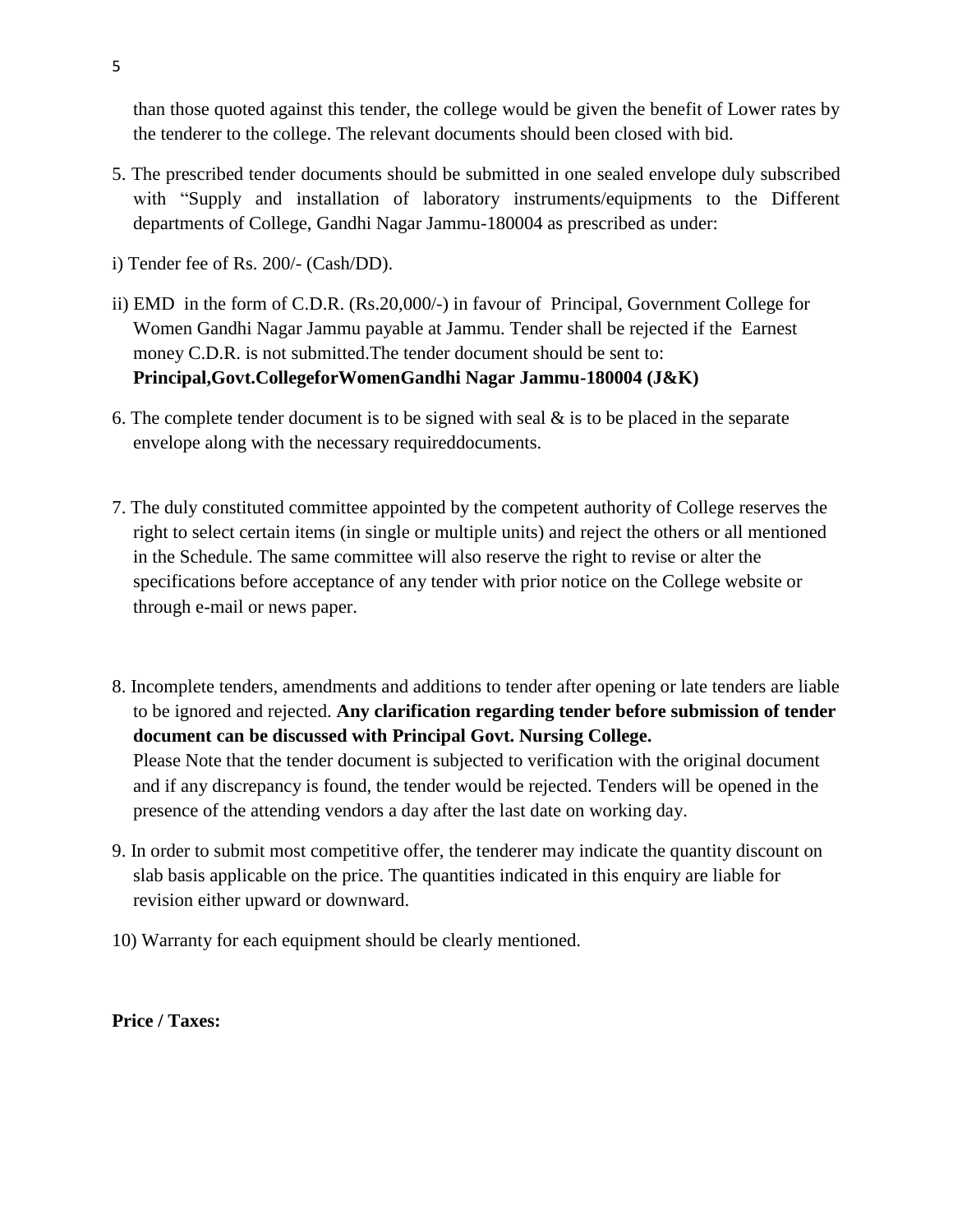- 1) Prices stated in this tender are firm and shall remain firm until required deliveries have been completed. When tenderer shall submit the tender, it is assumed that he abides by  $\&$  accept all the terms and conditions laid down in the document.
- 2) Inspection and Acceptance: Material procured from vendor shall be inspected and tested by the college. If any Material covered by this agreement is defective or otherwise not conforming to the requirements of this agreement, the college may reject, by written notice to the Vendor:
	- (a) Rescind the purchase/supply order as to such non-conforming Material
	- (b) Reject such non-conforming material and require the delivery of suitable replacements
	- (c) If the vendor fails to deliver suitable replacements promptly within 5 days, it will charge the vendor the additional cost or terminate this order for default.

#### **Terms of Payment and Conditions**

80% of the total payment shall be released on submission of proof of delivery of complete equipments/stores (stores/consignee receipt), inspection report and on certification of satisfactory installation of the equipment at the consignee's premises and after "ensuring verification of the Performance Security". Balance 20% of the payment shall be released upon successful Test run of the equipment at least for a month and certificate of satisfactory by department.

#### Price Fall Clause:

If at any time prior to delivery of the equipments/stores, the bidder/supplier reduces the sale price of such equipments stores as covered under this tender enquiry, to any organization (including Central/State/Deemed university/College) at price lower than the price quoted under this contract, he shall forthwith reduce the price payable under this tender for the equipments/stores being supplied after the date of coming into force of such reduction, the price of equipments/stores shall stand corresponding reduced.

#### **Price Bid:**

a) All costs should be given in figures and words. All the Govt. levies like GST/Sales Tax, Octroi, Custom Duty, Educational Cess & Service Tax etc., if any, should be clearly and separately mentioned for each item or component. However, all taxes will be paid at actual rates applicable at the time of delivery.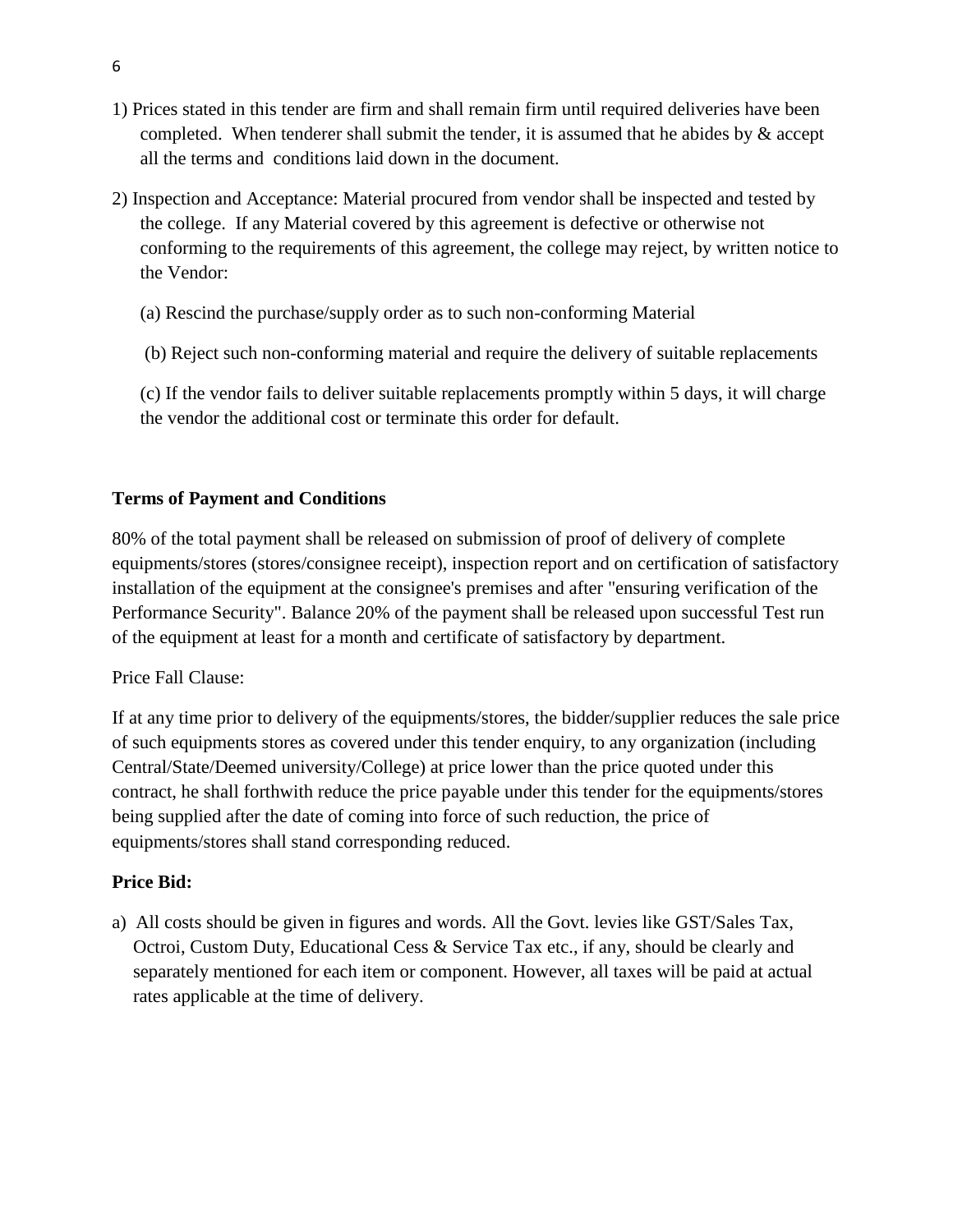- b) The rates quoted should be applicable to educational institutions and any cost advantage received in lieu thereof should be passed on to the college.
- c) Prices shall not be subject to escalation of any nature
- d) Prices should be FOR GCW Gandhi Nagar Jammu and supplier will be responsible for custom clearance for forwarding the same up to college campus.
- e) In case of receipt of the material in short supply or damaged condition the supplier will have to arrange the supplies/ replacement of goods free of cost pending the settlement of the insurance case wherever applicable on FOR at the college till satisfactory installation of the system.
- f) In the event of the date specified for offer received being declared closed as holiday for college, the due date for submission of offer will be the following working day.
- g) Any deviation or misinformation may lead to the blacklisting of the suppliers.
- h) Validity of the tender will be determined by the purchase committee.
- i) Dispute, if any, will be settled within the jurisdiction of J&K High Court, Jammu.
- J) The vendors should provide training, technical support, after sale services and annual maintenance for a period of one year.
- k) The equipments/instruments must have BIS mark wherever applicable.

# Office of the Principal Government College for Women Gandhi Nagar Jammu-180004 (J&K)

#### (To Be Filled By the Vendor/ Bidder)

- 1. Nature of the Equipment/Instrument:
- 2. Name of the Vendor:
- 3. Full Address of the Vendor:
- 4. Telephone/ Mobile No.
- 5. Fax. No. (If any)
- 6. Registration No. of Firm
- 7. PAN
- 8. VAT/CCT Registration No.
- 9. Details of the fee/CDR.

#### a. For **Tender Fee (Non Refundable) :** D.D./Cash receipt

No.\_\_\_\_\_\_\_\_\_Dated\_\_\_\_\_\_\_\_\_\_\_\_ drawn from the bank\_\_\_\_\_\_\_\_\_\_\_\_\_\_\_\_\_\_\_\_\_\_

| b. For <b>E.M.D Amount (Refundable):</b> D.D./CDR No. | Dated------------- |
|-------------------------------------------------------|--------------------|
| drawn from the bank                                   |                    |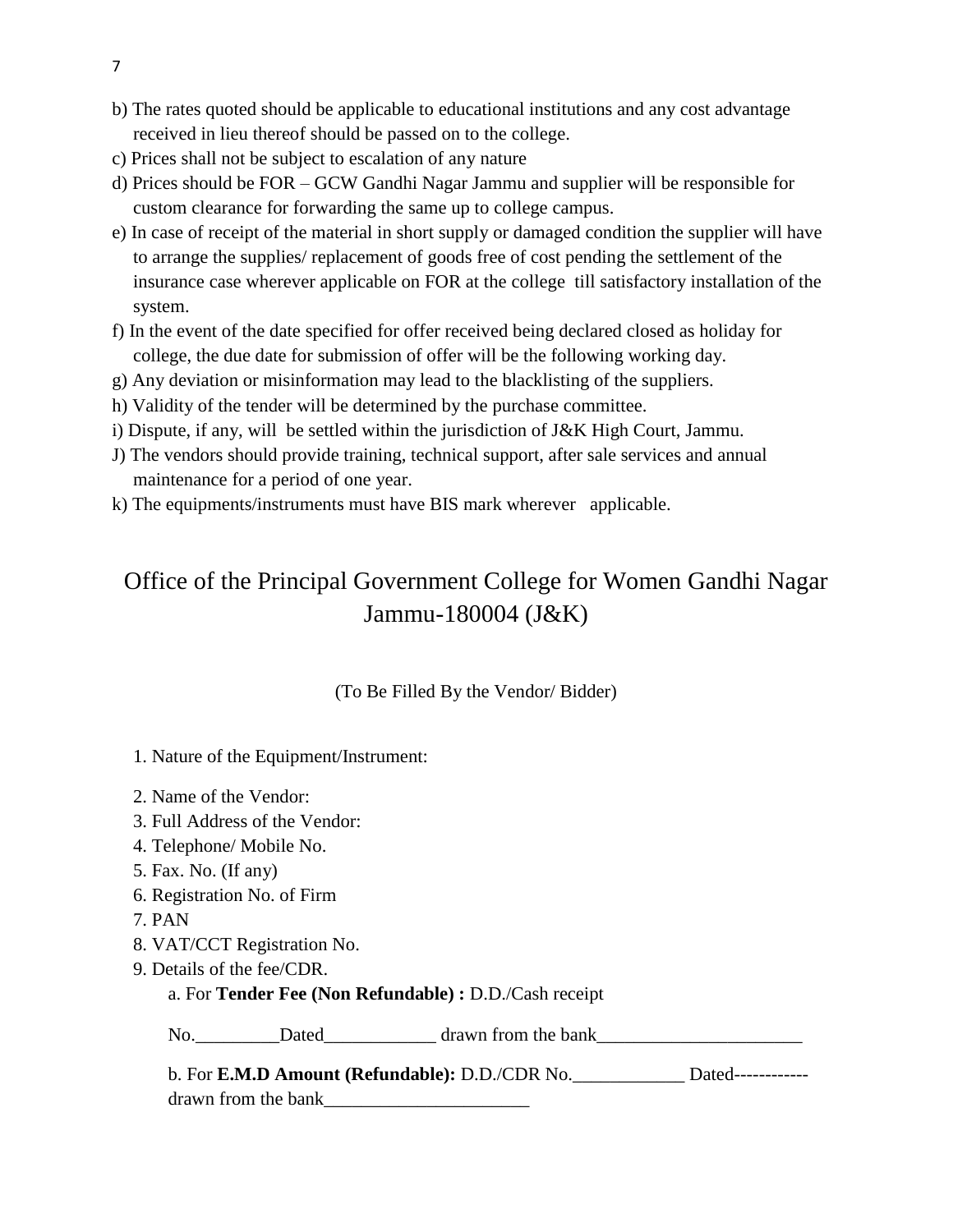10. I/We have read all the enclosed Terms and Conditions carefully and ready to accept and according to that I/We are submitting herewith the tender.

Seal and Signature of the bidder/Vendor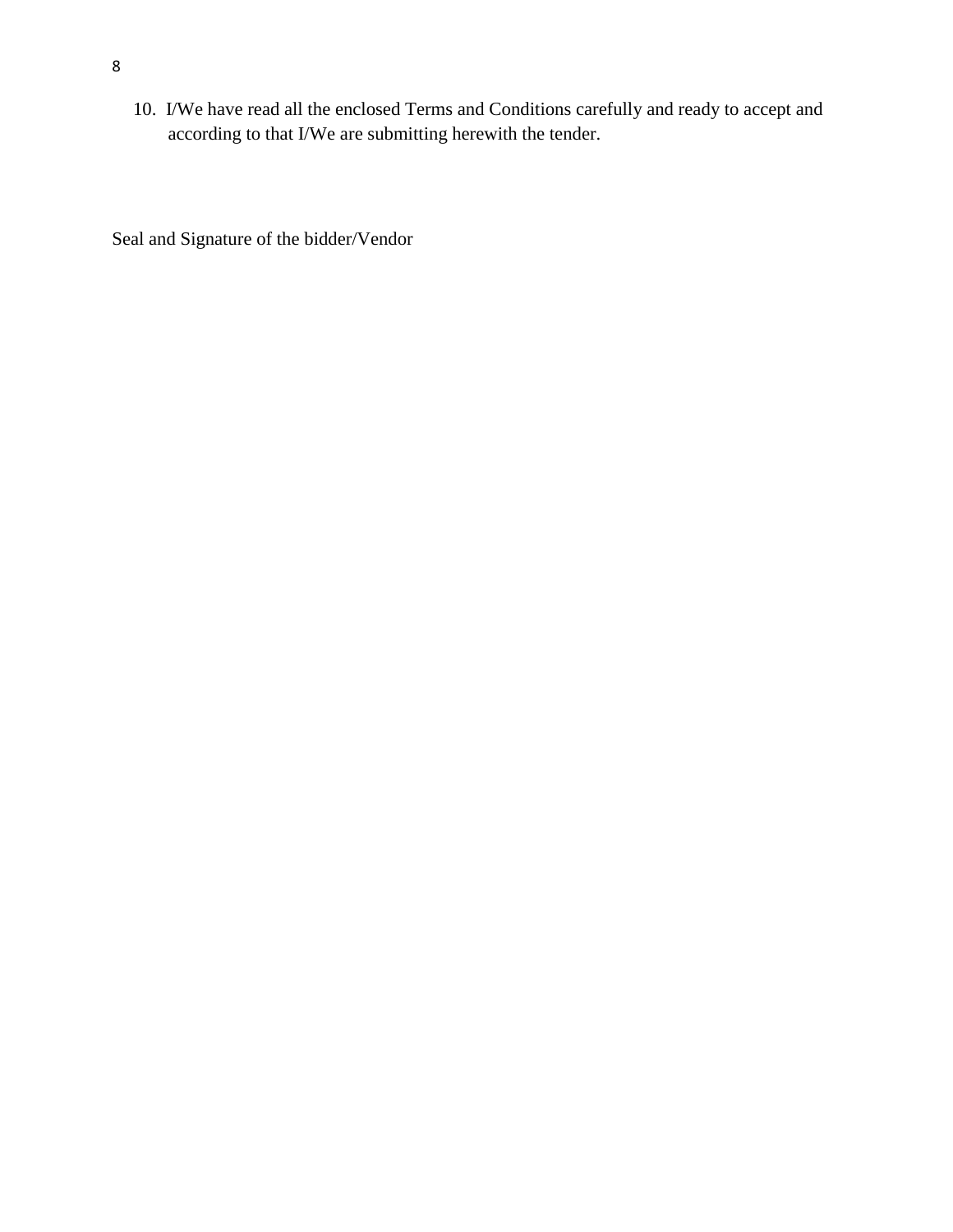# **LIST OF EQUIPMENTS TO BE PURCHASED**

| I. FUNDAMENTAL NURSING - LABORATORY |                                                        |  |
|-------------------------------------|--------------------------------------------------------|--|
|                                     | <b>A.</b> Equipments                                   |  |
| S.NO.                               | <b>ITEMS</b>                                           |  |
| 1.                                  | Basins - small                                         |  |
| <b>B.</b> Glass ware                |                                                        |  |
| 1.                                  | Glass connections with different sizes such as Y, T, L |  |
| <b>C.</b> Syringes and Needles      |                                                        |  |
| 1.                                  | Syringes                                               |  |
|                                     | $-10ml$                                                |  |
|                                     | <b>D. Suture Material</b>                              |  |
| 1.                                  | Suture cutting scissors                                |  |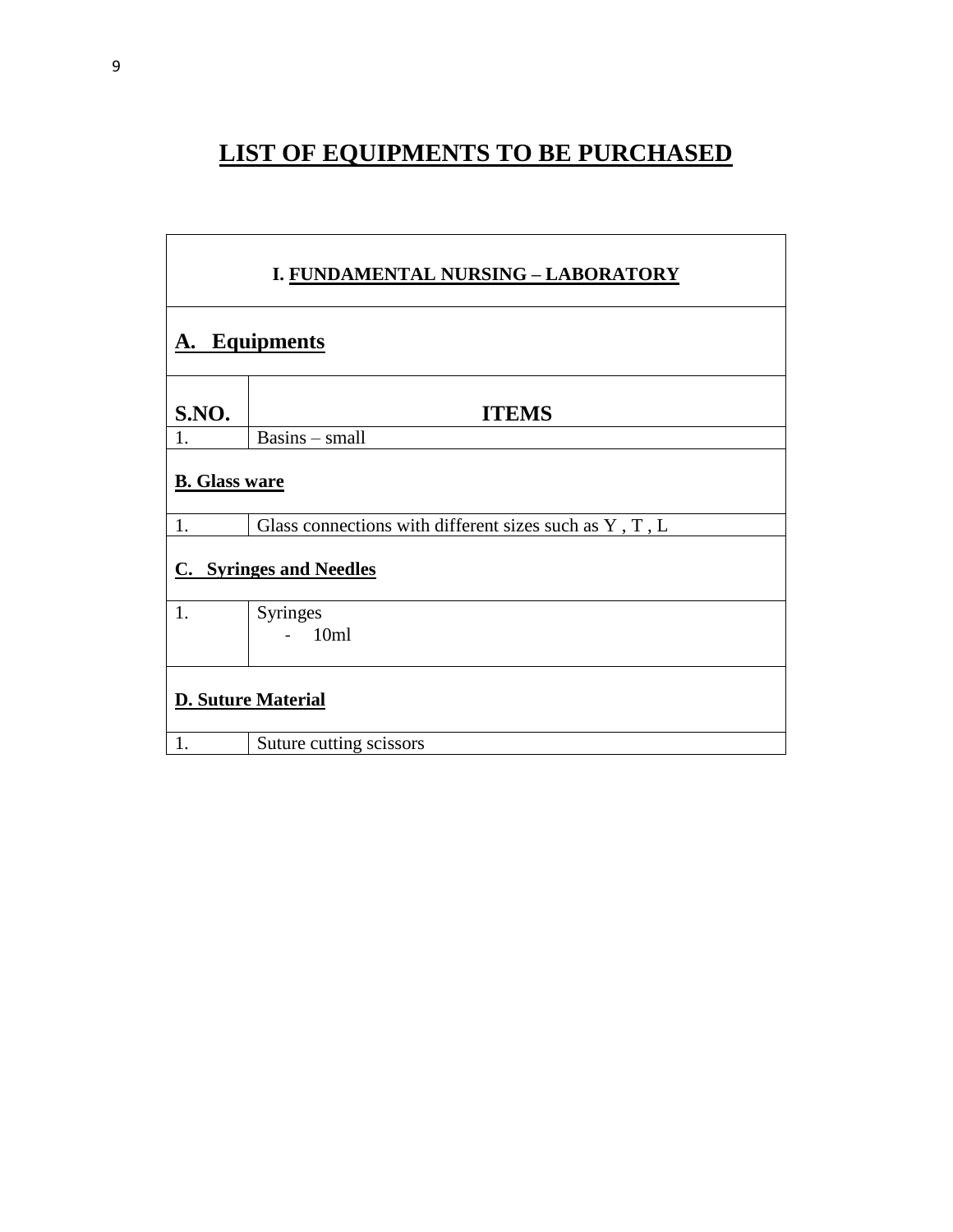| II. ANATOMY AND PHYSIOLOGY LABORATORY |                                                       |  |
|---------------------------------------|-------------------------------------------------------|--|
| <b>Models</b>                         |                                                       |  |
| 1.                                    | Full size human body showing all muscles and arteries |  |
| 2.                                    | Ear with different sections                           |  |
| <b>Charts</b><br>В.                   |                                                       |  |
| 1.                                    | Nervous system                                        |  |
|                                       | - Brain                                               |  |
|                                       | - Spinal cord                                         |  |

 $\mathsf T$ 

| А.    | III. MIDWIFERY AND CHILD HEALTH LABORATORY<br><b>Models</b>                  |  |  |
|-------|------------------------------------------------------------------------------|--|--|
| S.No. | <b>Items</b>                                                                 |  |  |
| 1.    | <b>Stages of Development of Embryo</b>                                       |  |  |
| 2.    | Female bony pelvis                                                           |  |  |
| 3.    | <b>Fetal Skull</b>                                                           |  |  |
| 4.    | Female Dummy (Zoe Model) / obstetrical training manikin - dummy<br>with doll |  |  |
| 5.    | Placenta                                                                     |  |  |
| 6.    | Full size foetus                                                             |  |  |
| 7.    | New born baby                                                                |  |  |
| В.    | <b>Charts</b>                                                                |  |  |
| S.No. | <b>Items</b>                                                                 |  |  |

| <b>S.No.</b> | Items                              |
|--------------|------------------------------------|
|              | <b>Breast Changes in pregnancy</b> |

r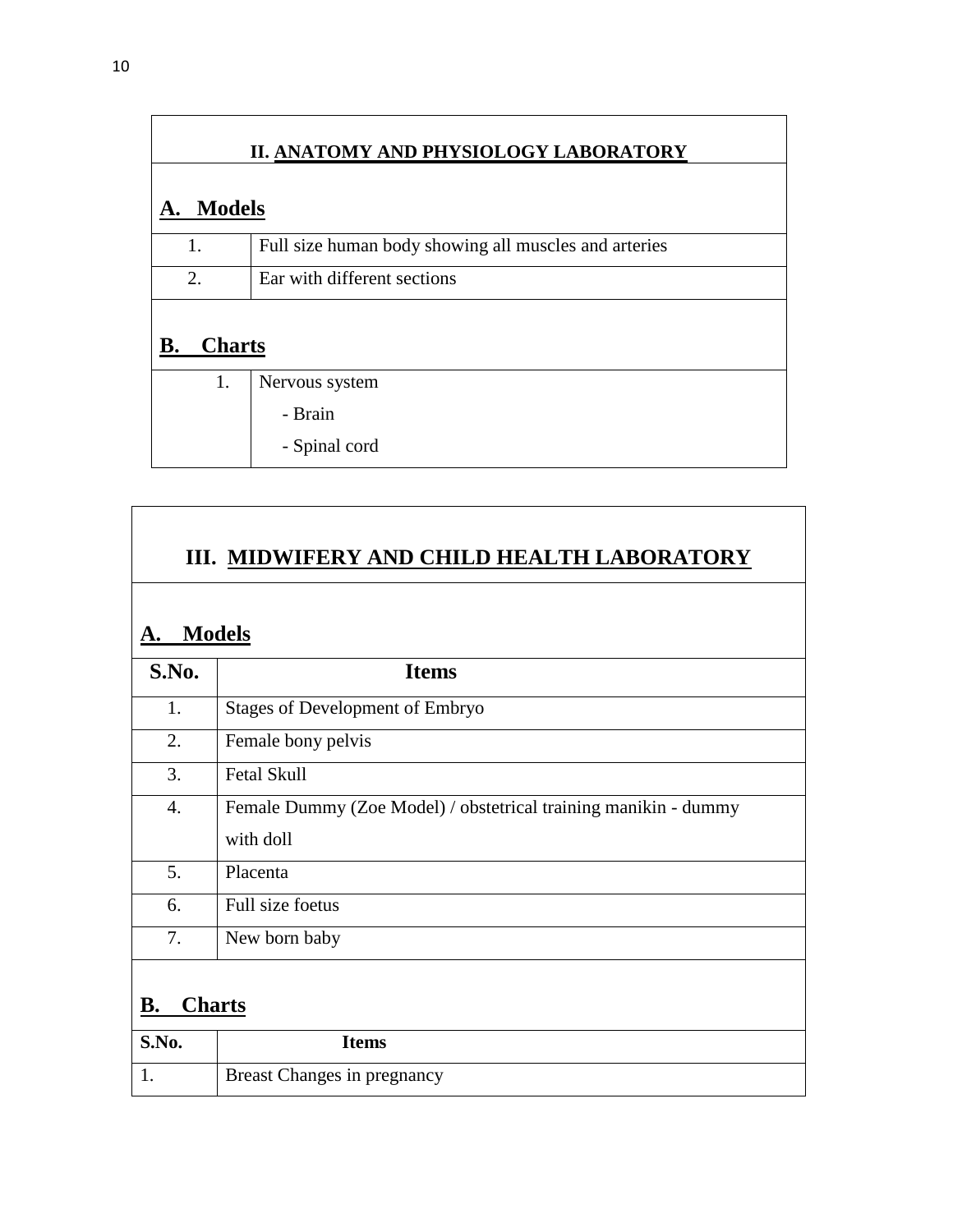| 2.             | Uterine changes in pregnancy showing height of uterus at different |
|----------------|--------------------------------------------------------------------|
|                | terms of pregnancy                                                 |
| 3.             | Stages of Labor                                                    |
|                | <b>First Stage</b>                                                 |
|                | <b>Second Stage</b>                                                |
|                | Third Stage                                                        |
| 4.             | <b>Breech Presentation</b>                                         |
|                | Complete breech-                                                   |
|                | Incomplete breech                                                  |
|                | Foot presentation                                                  |
|                | Shoulder presentation                                              |
| 5.             | <b>Face Presentation</b>                                           |
|                |                                                                    |
| 6.             | <b>Brow Presentation</b>                                           |
| 7.             | Twin pregnancy                                                     |
| 8.             | Placenta praevia different stages                                  |
| 9.             | Caput Succedaneum, Cephalohaematoma                                |
| 10.            | Congenital Malformation of New Born                                |
|                | Cleft lip - Palate                                                 |
|                | Spina Bifida                                                       |
|                | Hydrocephalus                                                      |
|                | Anencephalic                                                       |
|                |                                                                    |
| $\mathbf{C}$ . | <b>Instruments</b>                                                 |
| S.No.          | <b>Items</b>                                                       |
| 1.             | Vaginal Speculum -                                                 |
|                | <b>Sims</b>                                                        |
|                | Cusco's                                                            |
| 2.             | <b>Cervical Dilators all sizes</b>                                 |
| 3.             | Anterior Vaginal wall Retractor                                    |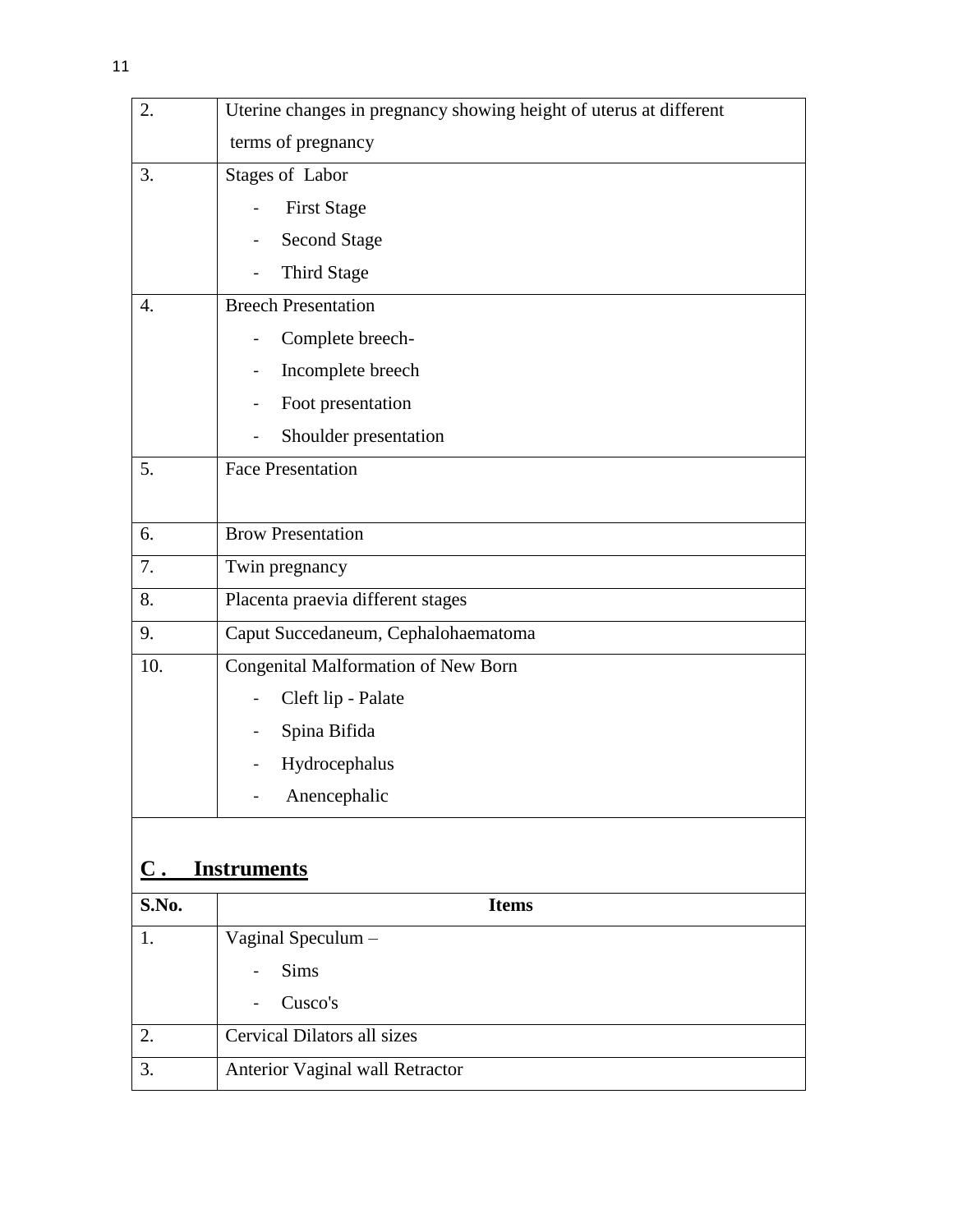| 4.  | Uterine Vulsellum               |
|-----|---------------------------------|
| 5.  | Sponge Holding Forcep           |
| 6.  | Ovum Forceps                    |
| 7.  | <b>Uterine Flushing Curette</b> |
| 8.  | <b>Uterine Sound</b>            |
| 9.  | <b>Mucus Sucker</b>             |
| 10. | Pelvimeter                      |
| 11. | Foetoscope                      |

# **MIDWIFERY KIT FOR HOME DELIVERY**

# **Total no. of kits- 4**

Each kit will contain following items:-

# **Contents**

| S.No.            | <b>Items</b>                  |
|------------------|-------------------------------|
| 1.               | <b>Bowls medium and Small</b> |
| 2.               | Kidney tray medium, small     |
| 3.               | Enema can with tubing         |
| $\overline{4}$ . | Foetoscope                    |
| 5.               | <b>Artery Forceps</b>         |
| 6.               | Thumb Forceps                 |
|                  | Toothed - No Toothed          |
| 7.               | Cord cutting blade/scissors   |
| 8.               | <b>Cord Ties</b>              |
| 9.               | Mucus Sucker'                 |
| 10.              | Cotton swabs                  |
| 11.              | Mackintosh                    |
| 12.              | Glove                         |
| 13.              | Mask                          |
| 14.              | Apron                         |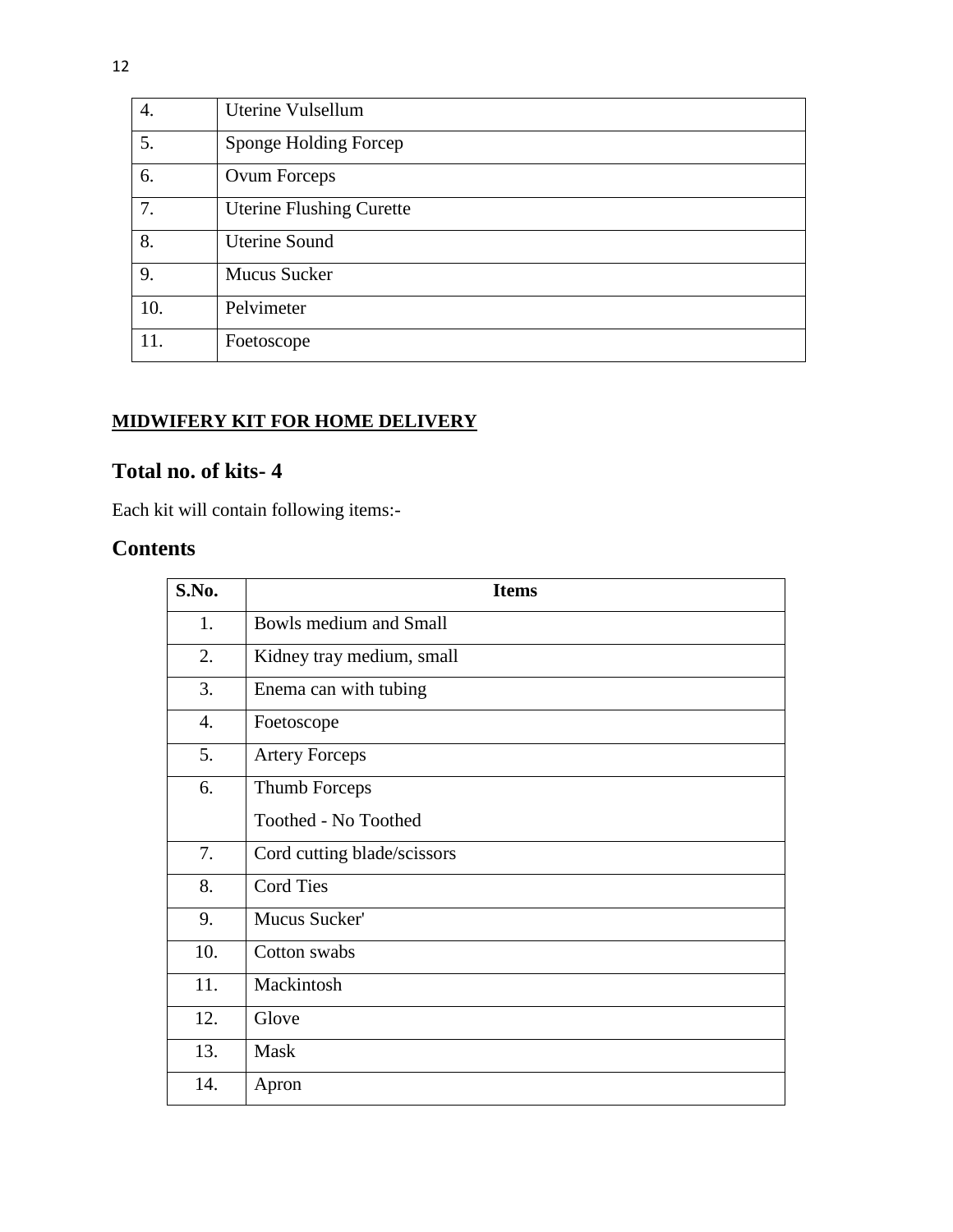| 15. | <b>Rubber Catheters</b>                   |
|-----|-------------------------------------------|
| 16. | Spring balance color coated               |
| 17. | Syringe with needles : $2cc - 5cc - 10cc$ |
| 18. | <b>Shaving Set</b>                        |
| 19. | Spirit                                    |
| 20. | Soap with dish                            |
| 21. | Hand towels                               |
|     | Measure tape                              |
| 22. | Old Newspapers                            |

| <b>S.NO.</b> | <b>ITEMS</b>                                         |
|--------------|------------------------------------------------------|
| 1.           | Eligible couple and child register.                  |
| 2.           | Diary.                                               |
| 3.           | Community bags.                                      |
| 4.           | Tables one for four students.                        |
| 5.           | Chairs.                                              |
| 6.           | Sterilizer.                                          |
| 7.           | Infant weighing scale.                               |
| 8.           | Salter scale.                                        |
| 9.           | Spring balance.                                      |
| 10.          | Adult Weighing machine.                              |
| 11.          | Sphygmomanometers.                                   |
| 12.          | Stethoscopes.                                        |
| 13.          | Dari/mats for health Education purpose.              |
| 14.          | A.V. Aids on different topics in the form of posters |
|              | - Flip charts                                        |
|              | - Flash cards etc.                                   |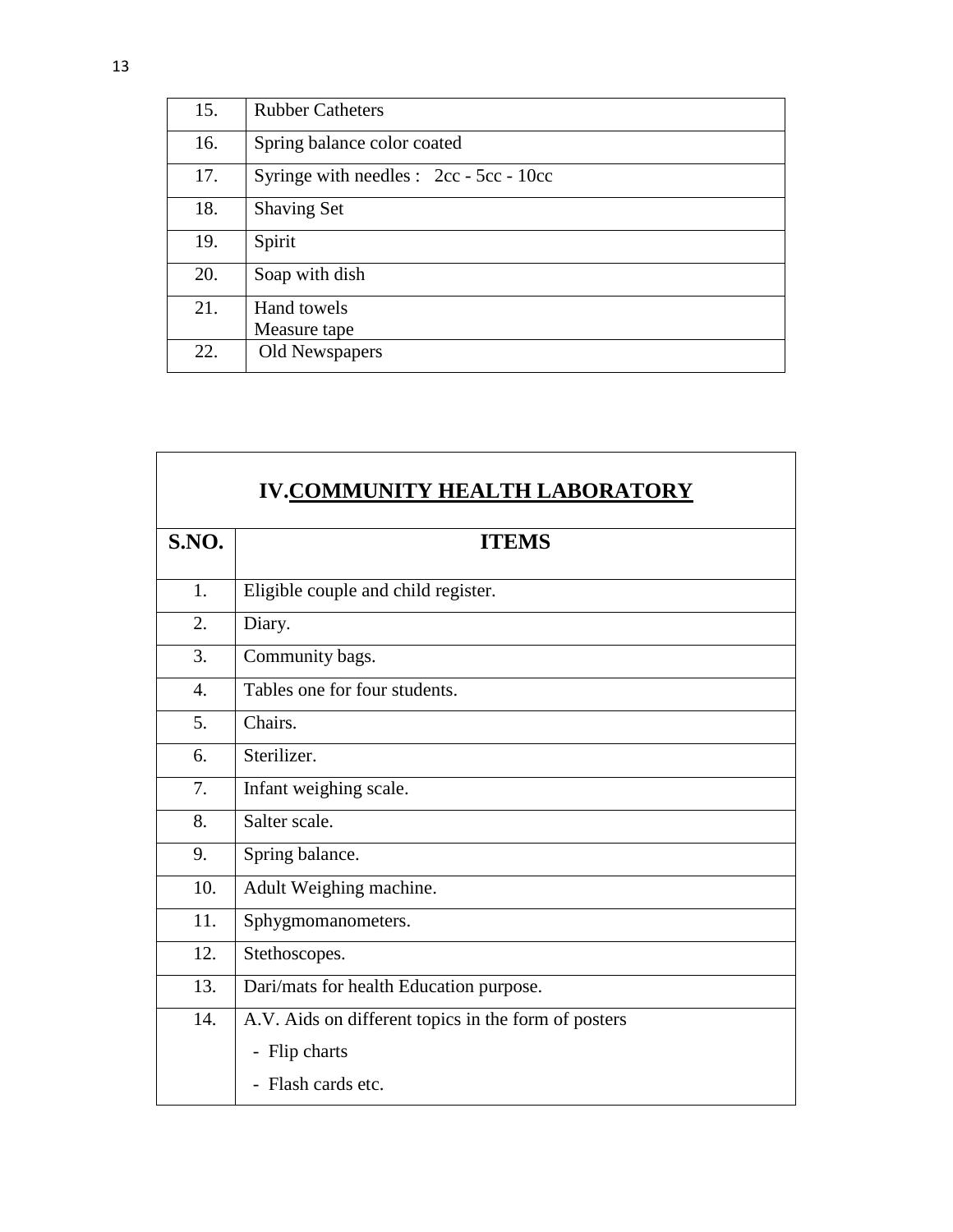| 15. | Community bag, should contain following articles:                                                          |
|-----|------------------------------------------------------------------------------------------------------------|
|     | • The bag should have separate compartments for clean articles, urine<br>testing kit and hand washing kit. |
|     | • Assessment articles:                                                                                     |
|     | Thermometer                                                                                                |
|     | Tape measure                                                                                               |
|     | Stethoscope<br>-                                                                                           |
|     | Foetoscope                                                                                                 |
|     | • Hand washing articles:                                                                                   |
|     | Soap dish with soap                                                                                        |
|     | Hand towel<br>$\overline{\phantom{0}}$                                                                     |
|     | Nail brush<br>$\blacksquare$                                                                               |
|     | Water proof bag<br>Ξ.                                                                                      |
|     | Nail cutter                                                                                                |
|     | • Urine testing kit:                                                                                       |
|     | Test tubes<br>Ξ.                                                                                           |
|     | Test tube holder                                                                                           |
|     | Spirit lamp                                                                                                |
|     | Dropper                                                                                                    |
|     | Benedicts's solution in a bottle                                                                           |
|     | Glass syringe                                                                                              |
|     | • Dressing kit:                                                                                            |
|     | Bag of sterilized dressing<br>$\qquad \qquad \blacksquare$                                                 |
|     | Antiseptic solution in a bottle<br>$\blacksquare$                                                          |
|     | Artery forceps<br>$\qquad \qquad \blacksquare$                                                             |
|     | Dissecting forceps non toothed                                                                             |
|     | Dissecting forceps toothed                                                                                 |
|     | Small bowl<br>-                                                                                            |
|     | Small kidney tray<br>-                                                                                     |
|     | Suture cutting scissors / dressing scissors<br>Ξ.                                                          |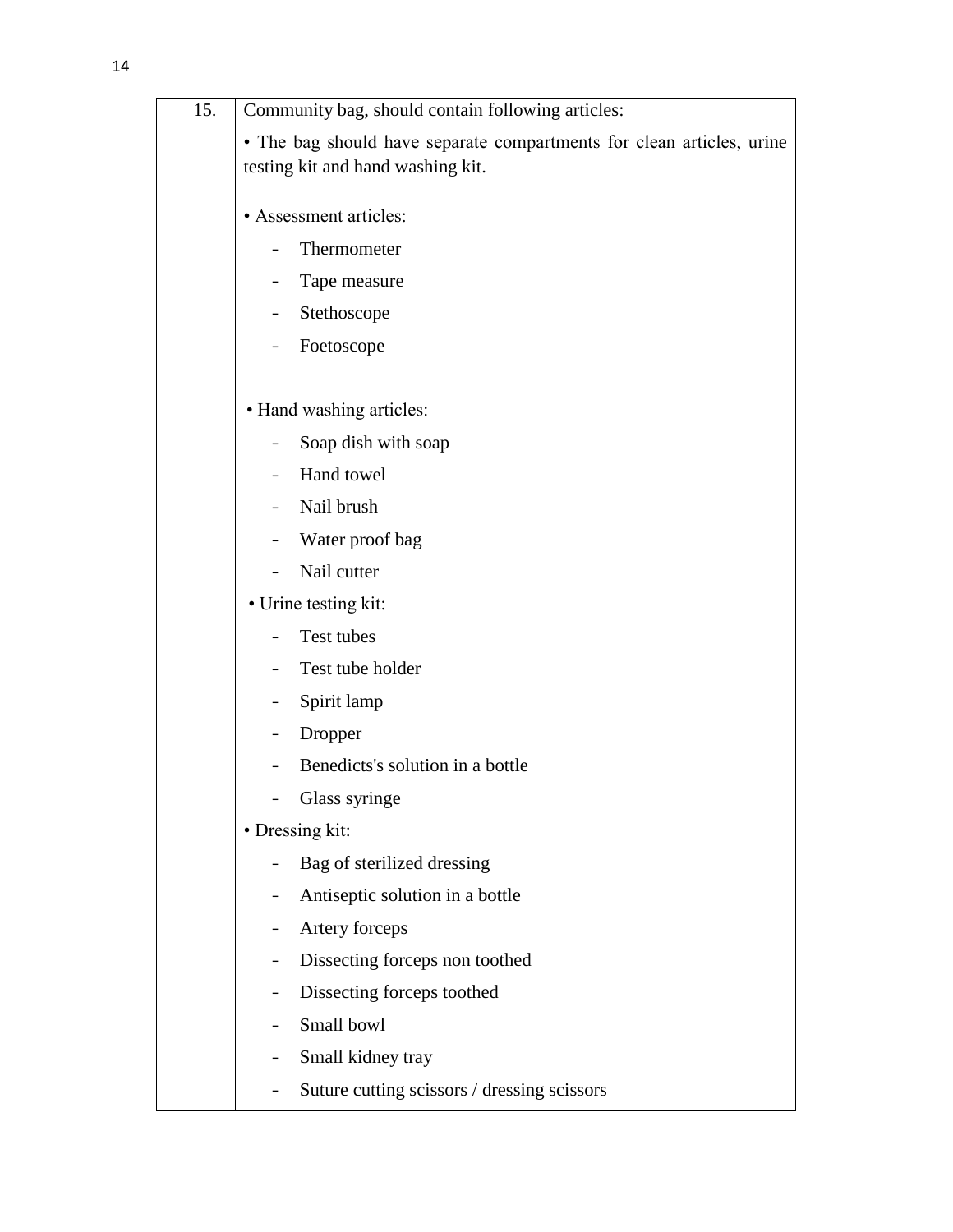| • Medicines: -                                                 |
|----------------------------------------------------------------|
| - Labeled medicines for essential treatment for minor ailment. |
| <b>ORS</b><br>$\blacksquare$                                   |
| - Nasal Drop                                                   |
| Spirit<br>$\blacksquare$                                       |
| $H_2O_2$<br>$\blacksquare$                                     |
| Soframycin<br>$\blacksquare$                                   |